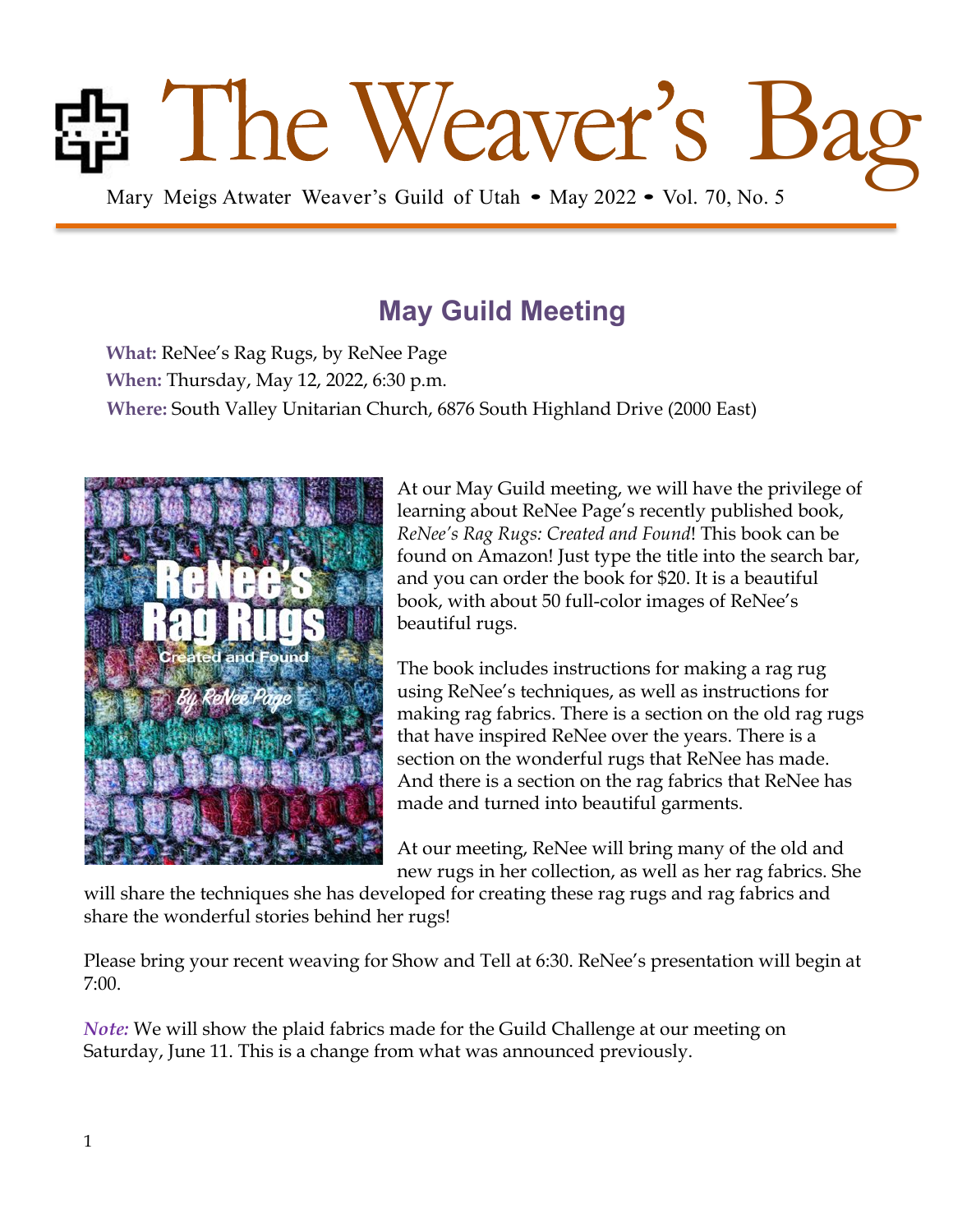#### **President's Message**

Dear Fellow Weavers:

What gives us strength and stability in our lives are the warp threads in our life fabric. The warp is our family and friends. We are each our own weft moving over and under those in our lives that we care about and who care about us. Adding color and supplemental warp can enhance and add depth to our fabric, but it is the caring (the warp) that helps us face the hard things in life. I hope to see you at the May meeting, when we will learn more about rag rugs and have the opportunity to see ReNee Page's book on the subject. We weave our lives together as we share our friendship and interests. *Beth Myrer, Guild President* 

## **Guild Challenge Reveal in June**

*We will share the plaid fabrics woven for the Guild Challenge at the June Guild meeting.*



For those of us who are "challenged" to create a plaid this year, we will be excited to see your creations at our June meeting. Please bring your plaid weavings to our June Guild meeting on Saturday, June 11, where we will have plenty of time to share what we have done. *Juliette Lanvers*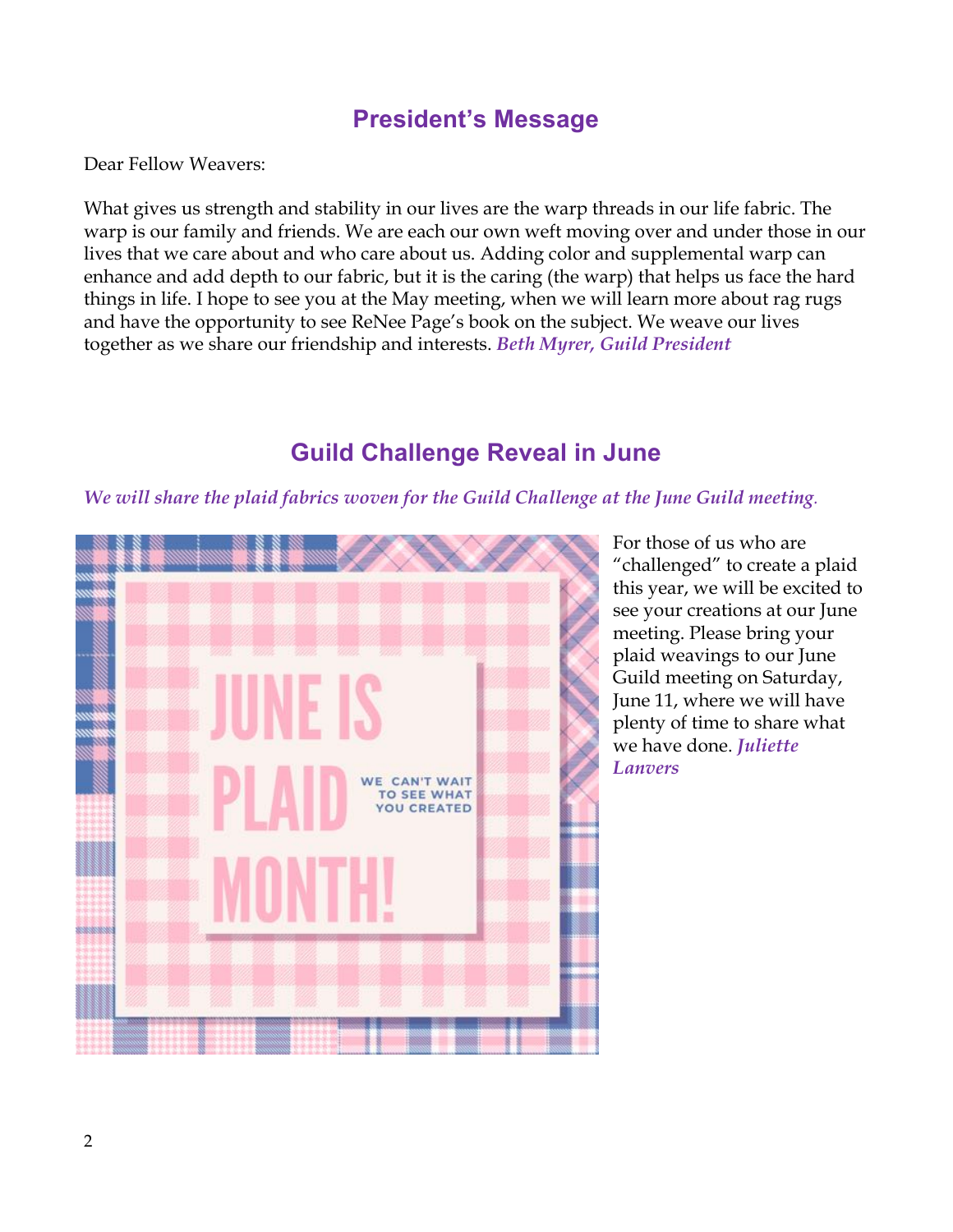## **Getting Ready for the June 11 Guild Meeting: Indigo Dye Pots**

At our Guild meeting on Saturday, June 11, Maureen Wilson and Jill Dahle will have two indigo dye pots ready for us to use. They will have flour sack towels available for those who would like them and will show us how to do simple shibori techniques on the towels and then dye them. Or you can bring a couple of ounces of fiber or cloth of your own to dye. After everyone has dyed something, if there is dye left in the pot, individuals can dye other things they have brought as well.

Since the meeting will be held in the family park behind Susan Hainsworth's home in Centerville, Guild members will be able to browse the Guild library, which has recently been moved to Susan's home. There will also be a potluck lunch. Make plans to attend this fun Saturday meeting.

#### **Guild Officers for 2022–2023**

Most of the elected Guild officers from the 2021–2022 year are continuing into the next Guild year, and we are very grateful to them! We will vote on this slate of officers at the June meeting. Please note that according to our Guild bylaws, these officers are elected. Other officers are appointed, so we don't need to vote for them.

President: Beth Myrer Vice President: Catherine Marchant Membership Secretary: Barbara Allen Recording Secretary: Margaret Hopkin Treasurer: Sam Kievit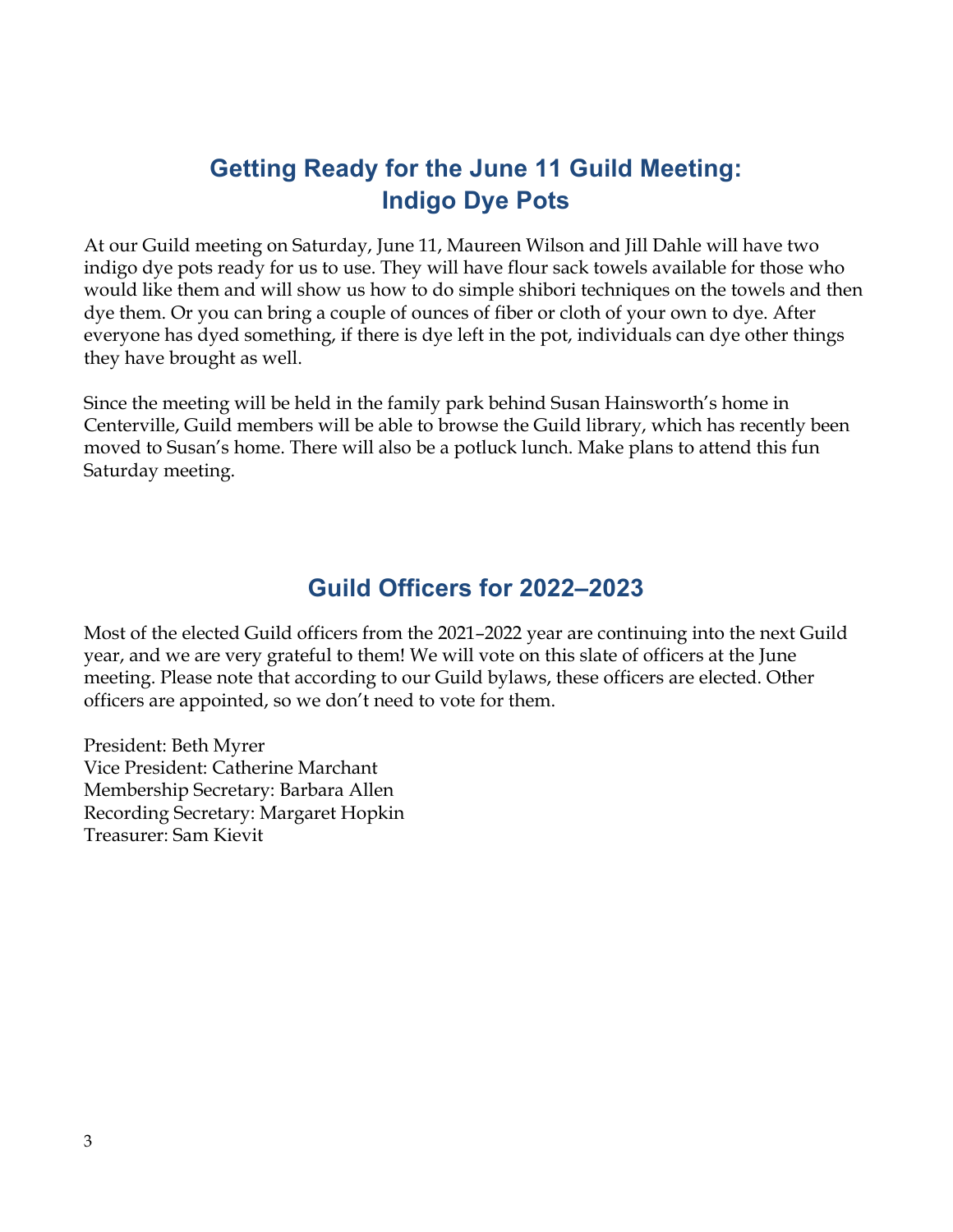### **Getting to Know Susan Hainsworth**



Conversation. Connection. Compassion. Creativity. Those are just a few of the words that come to mind when I think of Susan Hainsworth. From her warm hello to her open invitation to come by and visit, Susan enwrapped me with her friendship. Our time chatting on the phone was never an interview but a connection like we had always been friends. I honestly think that at the end of our conversation, Susan knew more about me than I knew about her. Her genuine interest in others, her delight in making connections, and the constant stream of creativity woven into her life made this a most enjoyable visit.

On the night of our call, Susan was reflective as she would be retiring the next day. She has worked as an editor for The Church of Jesus Christ of Latter-day Saints for 42 years. She was hired while doing an internship there, while working on her graduate degree from BYU. It was creative work and time well spent. There are people that she is going to miss. The days ahead feel a little unsure, but there is an excitement about the future.

Susan found a family while serving others in her community. She made time on evenings and weekends to help refugee families get settled, teach English as a second language, and assist in care centers—just to name a few of her efforts. Now that she will have more time available, she hopes to enlarge her circle of service and "make a difference in the world." From my own personal experience with Susan and from all that I have learned about her, I know that she has already done that!

Susan has a large circle of friends, and she enjoys going to the symphony and to opera and ballet performances with them. The friends she has made in the Guild have expanded her horizons and filled her life with inspiration. "There are just friends everywhere," Susan said. What Susan may not know is how fortunate those friends feel to know her.

Susan has always loved textiles. She is a seamstress and a knitter. In September of 1985, she went to the Arts Festival in Salt Lake and visited a booth where a lady was selling handwoven items. It caught her attention. She went home, looked in the phone book, found the local weaving store Intertwine, and signed up for a class taught by Becky Menlove. The week after the first class, Susan went back and bought the Schacht loom on the floor of the store. "I knew immediately that I was a weaver." She enjoys weaving Swedish style textiles for her home. Susan joined the Guild in 1985 and she has been an active, supportive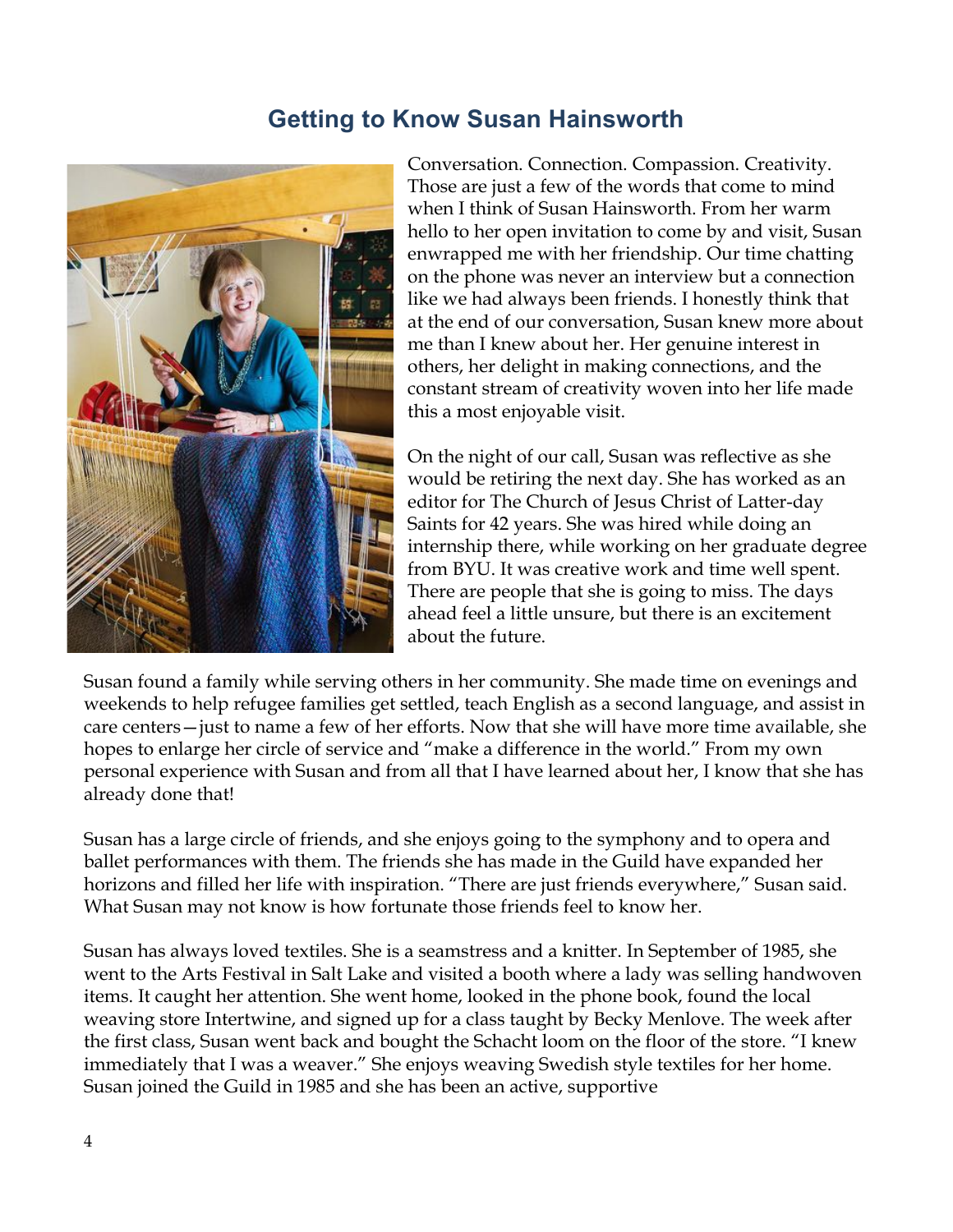member ever since. She has served the Guild in many capacities over the years. "I just did what was needed," she said. She is currently serving as editor of the Guild newsletter, and she does a wonderful job!

When asked what Susan would like to say to the Guild, she replied, "Come to my home and see the Guild library!" She recently set up the library in her Centerville home alongside all of her looms. "Everyone is welcome to come and find some inspiration." I am going to take Susan up on her invitation to "come and see the library." I could use a little inspiration right about now. But I also want to go so I can see my friend, Susan. After living in the Covid world, I think we all could use some more conversation, connection, compassion, and creativity. You can find all of that and a friend in Susan Hainsworth. *Rosemarie Deppe*

## **Shuttle-Craft Bulletins: Belt, Pickup, and Backstrap Weaving**

In the July 1935 and 1941 Bulletins, Mary Meigs Atwater wrote about belt and backstrap weaving. She wrote that the weaving of narrow fabrics is a special form of weaving. In 1935, she focused on what she called the belt loom, or "Colonial garter-loom," also called a "Swedish Heddle." These were made of light wood with slots and holes like a rigid heddle. The Hammett Company of Cambridge Massachusetts sold them. Mary wrote that Indians of the Southwest used them for belt-making. The narrow fabrics woven on these are warp faced. Mary gave threading instructions, as well as a setup for weaving. The heddle hangs freely on the warp when it is attached to a stationary object at one end and to your belt at the other. Pattern work may be done by pickup using two simple tools: a small, pointed sliver of wood (like a knitting needle) and a small, flat shed stick. Mary liked to use tongue depressors. Weft may be wound on a flat stick shuttle or a bobbin. The weft color should be the same as the selvedges or it will show along the edges as small dots. This could be a desired design effect.



When weaving, Mary instructed weavers to draw the warp threads together until the weft is completely covered. The web will be much narrower than the warp in the heddle. The heddle cannot be used to beat the weft as in a rigid heddle loom. A shuttle with a narrow edge or the shed stick will help with seating the weft in place on the opposite shed. Mary advised against using soft, fuzzy materials for this type of weaving as it is difficult to get a good shed with them. She recommended the hard twisted knitting yarns of the time, mercerized cotton, coarse linen, and heavy silks.

Two drafts were provided in this issue: one a simple attractive pattern based on warp colors, woven on two sheds. I've warped it up in a heddle and it is shown here. The most difficult thing with this weaving is achieving even selvedges.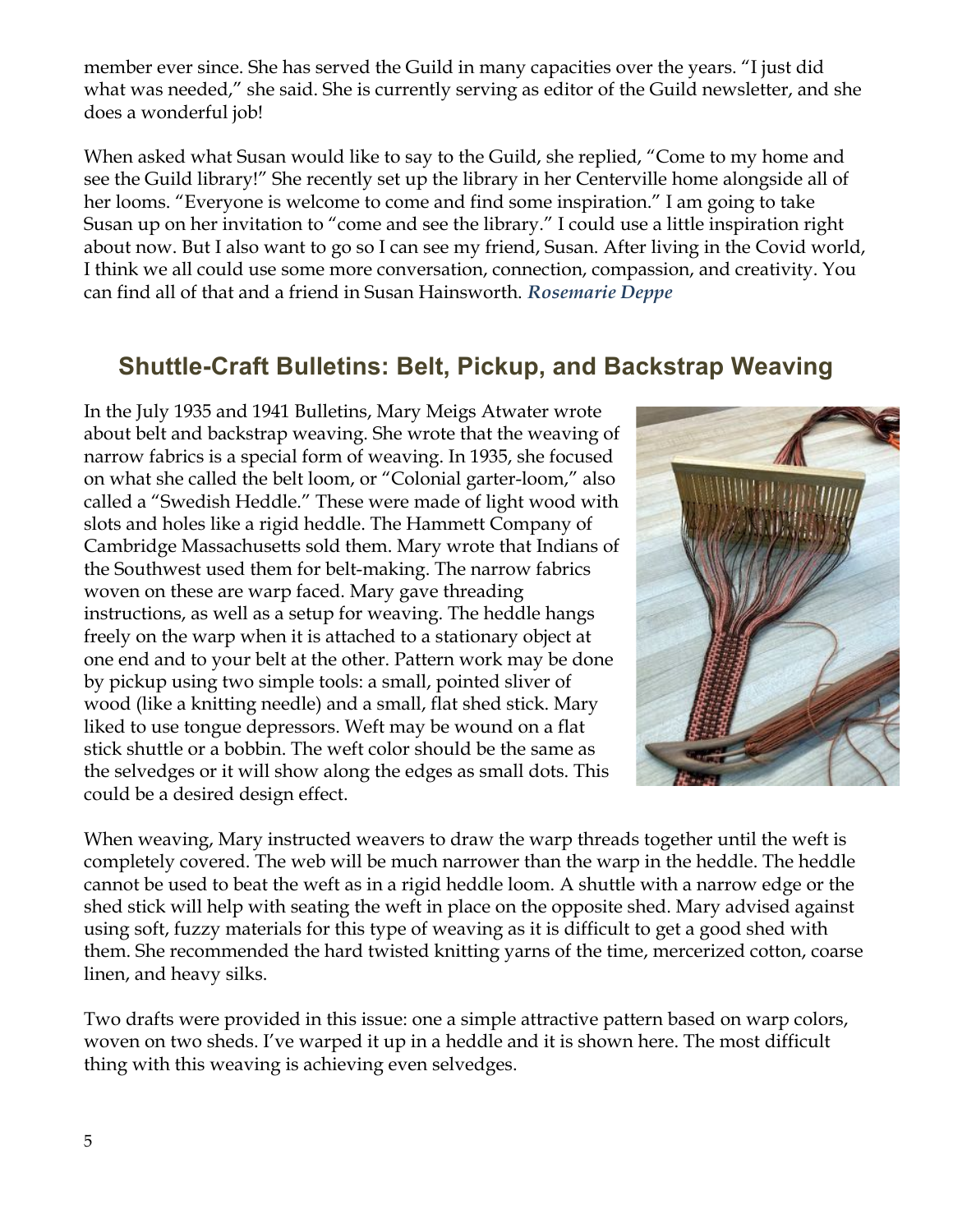The second draft is a more elaborate one with "pattern" threads in the warp that are either picked up or pushed down, depending on the pattern. There were two different techniques the Swedish style of weaving patterned bands and the Native American or "Indian" method, as Mary called it. Patterns produced are based on geometrics such as triangles, diamonds, or diagonal lines. Mary provided a detailed description of the Swedish method. She recommended turning the warp over to achieve the raised heddle shed or as she called it, the "B" shed. I find this recommendation awkward and would prefer to pull the heddle up to achieve it, although it does not allow both hands to be free to manipulate the threads. Her detailed instructions for the pattern pickup are based on turning the warp over.

In the July 1941 issue, Mary conducted a virtual tour of backstrap weaving in Mexico through a Guild member's collection of weavings and tools. One tool is the backstrap loom that is made up of round sticks with a warp stretched between them at each end and secured as described for the belt loom. Also used are heddle sticks, shed sticks, and shuttles. They are easily made, or kits can be obtained from sources on Etsy, or from many weaving suppliers. One source is the website: *Education and More,* where a hand-carved rustic backstrap loom may be acquired. See it at this link: https://www.educationandmore.org/collections/backstrapweaving-looms-and-yarn

The Guild member's loom was warped for a double weave project. Mary reviewed the Mexican and Peruvian double weave method, using four heddle bars. One heddle bar is shown at the bottom of this photo from Kimberly Hammill Weaving's website (kimberlyhammill.com). This technique was used to weave figures in the fabric, like one does with Finnweave. Mary confessed that with her clumsy civilized hands, this procedure on the primitive equipment was slow and difficult. However, the method may be used on a 4-harness loom with satisfaction and was to Mary simpler



and easier than the Finnweave. She went on to describe the pieces in the collection, which included a girdle or belt with attached rectangular pouches, and a poncho style shirt with single rows of leno and an unusual decoration just below the neck opening made up of six strands of rayon. A sketch of the design is in the Bulletin diagram.

There are many online sites on backstrap loom weaving. The most well-known is Laverne Waddington's Blog "Backstrap Weaver." On it she provides many online tutorials, from basic weaving, building your own backstrap, continuous string heddles, simple warp floats, braiding and more. She has also published many instructional books on the subject, with her latest on warp-faced double weave on an inkle loom: https://backstrapweaving.wordpress.com/.

There is also a set of online instructions for making your own backstrap loom at this link: https://www.kimberlyhamill.com/blog/2019/5/22/how-to-make-your-own-backstrap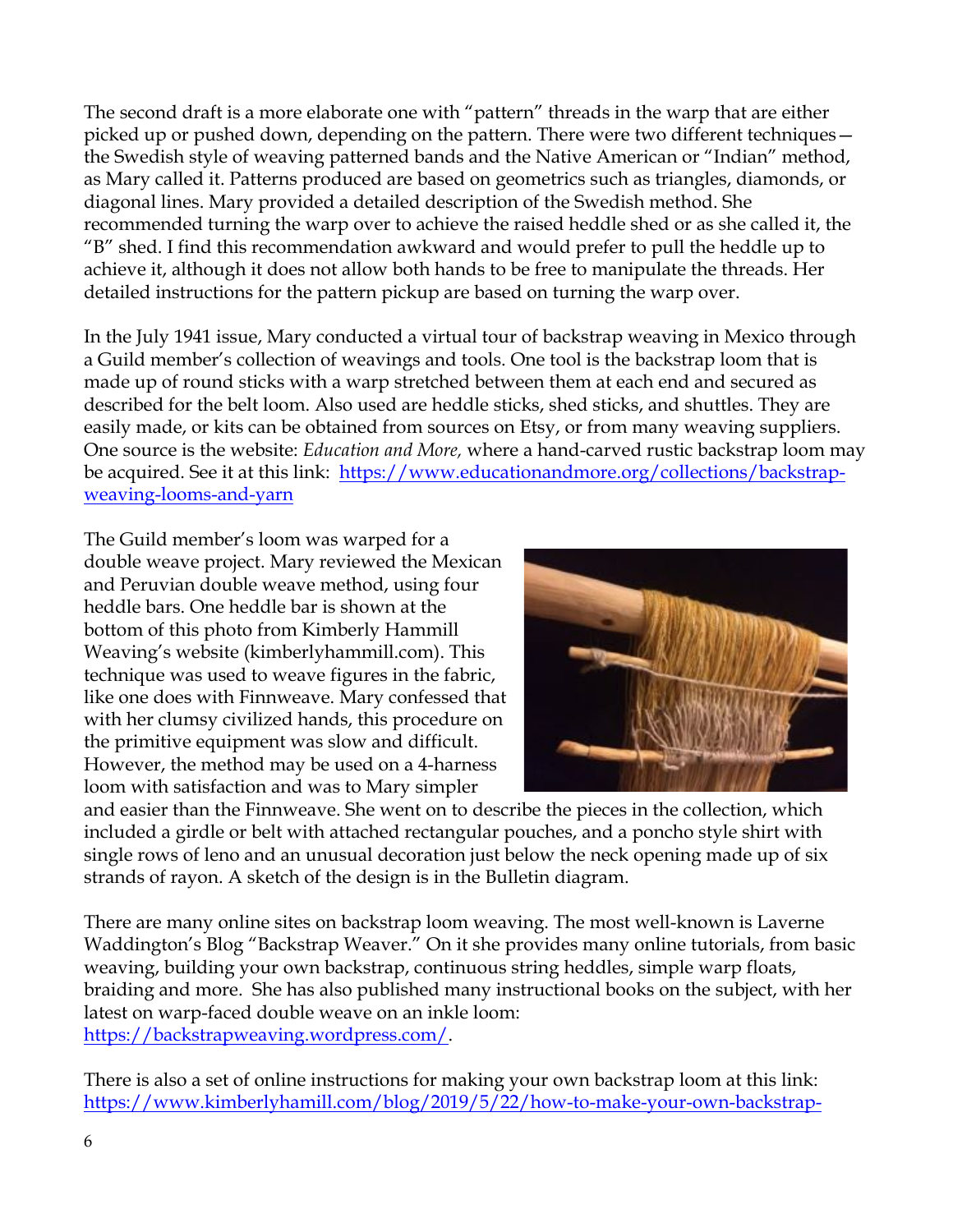loom. Kimberly Hammill also has many resources on her site (link above) including an eBook: *Into the Fray: A Field Guide to Backstrap Weaving*.

Another source is Susan Fowlkes, a weaver in the UK, whose focus is Scandinavian bands. She has published many patterns, articles, and books on the subject. Her blog may be seen at this link: https://durhamweaver64.blogspot.com/

We are coming into the warm-weather and travel season, and these portable weaves may be something to get outside with or take on the road.



**The Shuttle-Craft Bulletin Study Group**

The 2021–2022 Guild year remaining meeting schedule for the Shuttle–Craft Bulletin Study group is presented below**.** The next meeting is scheduled for June 8 at 7:00 p.m. at Mimi Rodes's home. The topic of discussion will be camp and portable weaving from the June 1929 and June 1936 bulletins. Samples and tools will be shared.

The Shuttle-Craft Bulletin study group meets to discuss Mary Atwater's work from the Shuttle-Craft Bulletins. This is an informal group—if you have not participated, try a meeting. The meetings often begin with a reading from Mary Meigs Atwater's biography.

| <b>Topic</b>                                   | <b>Bulletins</b>         | <b>Meeting</b><br><b>Date</b> |
|------------------------------------------------|--------------------------|-------------------------------|
| <b>Camp weaving</b><br><b>Portable weaving</b> | June 1929<br>June 1936   | June 2022                     |
| Modern art & weaving<br>design                 | July 1929<br>August 1946 | Aug 2022                      |